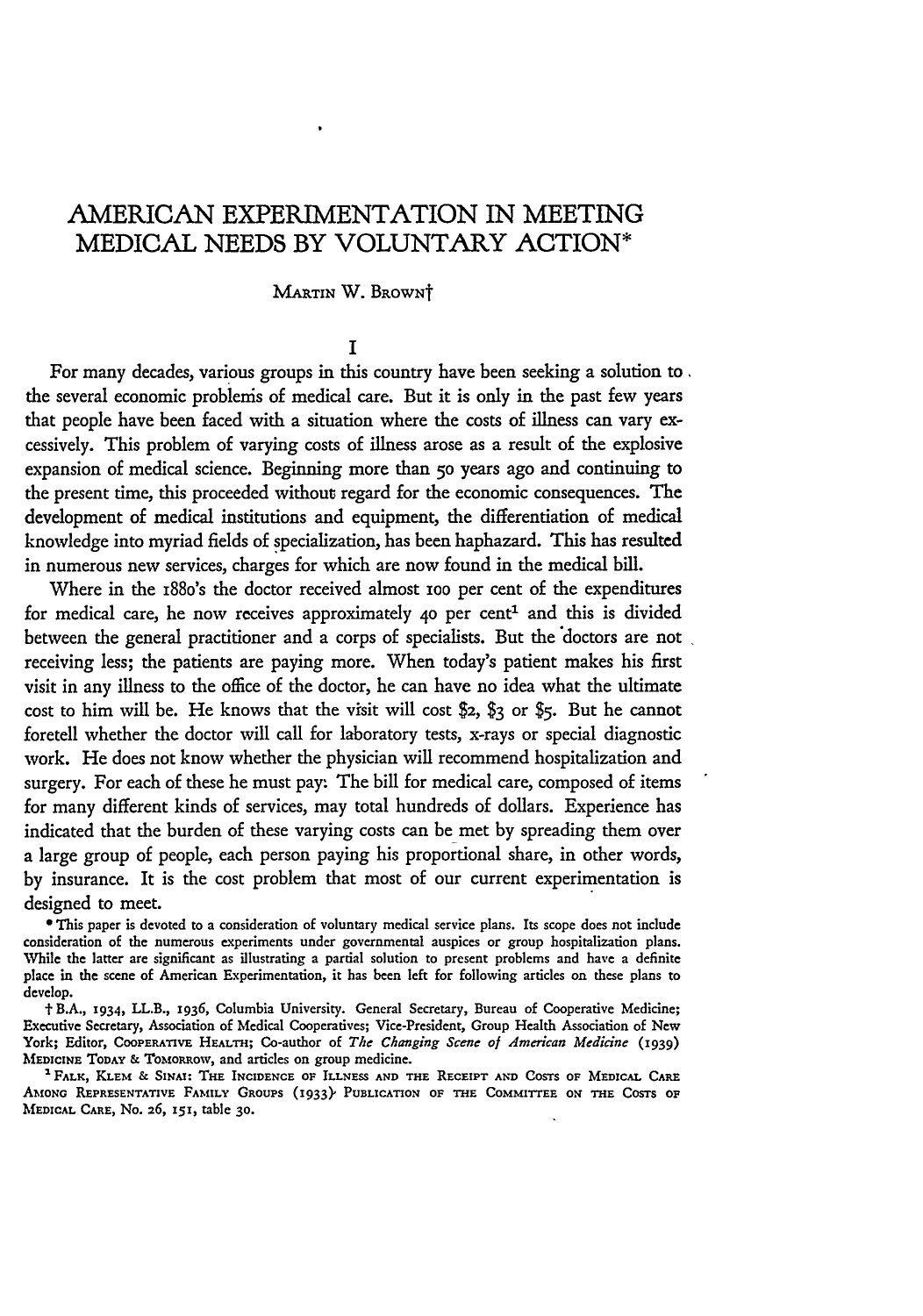#### **LAW AND CONTEMPORARY PROBLEMS**

This situation is far different from that which led to our first efforts to plan the distribution of medical service. Back in the "x88o's several industries, particularly mining and lumbering, drew employees away from more settled communities into areas isolated from the conveniences of the larger towns and cities. These industries were, by their very nature, hazardous; income was generally low and irregular. Physicians and other medical personnel or agencies were loath to establish themselves in these isolated mining or lumbering camps as economic, professional and cultural inducements were lacking. Yet to make medical resources available was a matter of vital importance. This was effected by a relatively simple arrangement. **A** fund was accumulated by deductions from the employees' wages, and the money thus obtained was used to remunerate physicians hired by the companies to settle in these camps and serve the employees.<sup>2</sup> The problem that was solved by this device was that of making facilities available. It was in no way related to the problem of varying costs.

II

American experimentation, seeking a solution for the problems created by the development of the science of medicine, has taken innumerable forms. The scope of present experimentation can best be illustrated by examination of the eight most illuminating plans. These are (i) The Ross-Loos Medical Group; **(2)** The Roanoke Rapids Community Service; **(3)** Stanocola Employees' Medical and Hospital Association; (4) The Spaulding Bakeries Employees' Mutual Benefit Association; **(5)** The Mutual Aid Society of the Consolidated Edison Plan; (6) The King County Medical Service Bureau; **(7)** The Saskatchewan Municipal Doctor System; (8) The plan of the Transport Workers' Union. The comparative study of plans for the extension of medical care, such as those listed above, will be facilitated by reference to the accompanying chart in which the points of difference in the various mechanisms are classified under six principal headings.'

| Time of<br>Payment                                                                                       | B<br>Method of<br>Participation                                     | Method of<br>Financing                                                                                                                                                         |
|----------------------------------------------------------------------------------------------------------|---------------------------------------------------------------------|--------------------------------------------------------------------------------------------------------------------------------------------------------------------------------|
| r. Non-payment<br>2. Post payment install-<br>ment<br>3. At receipt of service<br>4. Periodic prepayment | 1. Compulsory<br>2. Voluntary<br>(a) Individual<br>(b) Group        | I. Fees<br>2. Insurance premiums<br>3. Taxes<br>4. Philanthropy<br>5. Employer contributions<br>6. Contributed services<br>(doctors in hospitals,<br>care of indigent clients) |
|                                                                                                          | * Canadigal by Dr. Vincolay Poberts, Bureau of Cooperative Medicine |                                                                                                                                                                                |

CHART FOR THE COMPARISON OF **METHODS** FOR **ExTENSION** OF **MEDICAL** CARE'

**Conceived** by Dr. Kingsley Roberts, Bureau of Cooperative Medicine.

**'WILLIAMS, MEDICAL** CARE **THROUGH FIXED PERIODIC PAYMENTS (932); BUREAU OF COOPERATIVE MEDICINE, MEDICAL CARE IN SELECTED AREAS OF THE APPALACHIAN BITUMINOUS COAL FIELDS (1939).**

'To illustrate the use **of** the chart, the components **of** the **Ross-Loos Medical** Group Plan **are, A4,** B,(b), **C2, Di, 2, 3,** 4, 8, **1o,** E4, **F7,** while **for** the Municipal **Doctor** system **are A- ,** BI, **C3,** Di, **Et,** Fs(c).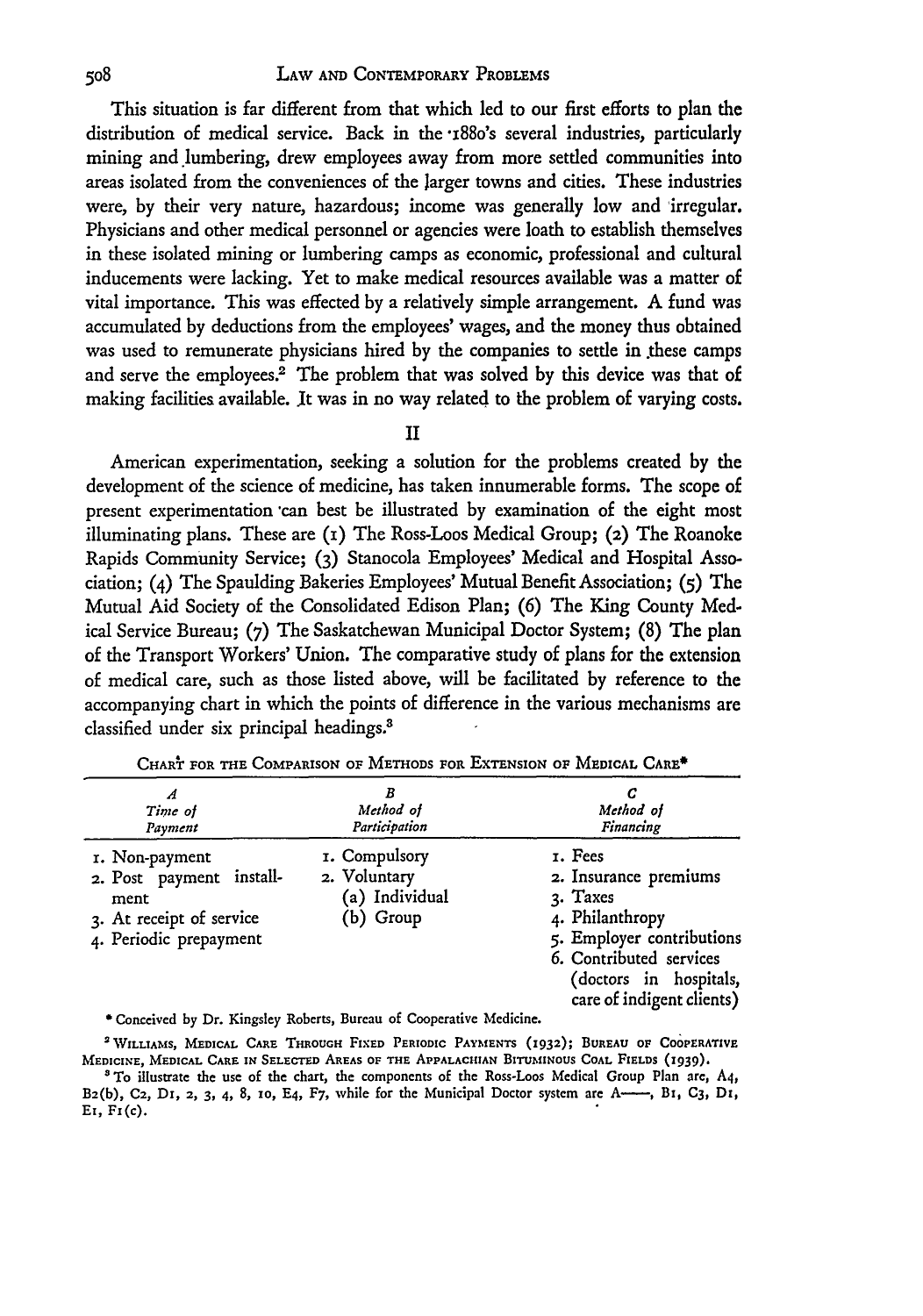| D                                                                                                                                                                                                                                                                                                                               | E                                                                                                                                                              | F                                                                                                                                                                                                                                         |
|---------------------------------------------------------------------------------------------------------------------------------------------------------------------------------------------------------------------------------------------------------------------------------------------------------------------------------|----------------------------------------------------------------------------------------------------------------------------------------------------------------|-------------------------------------------------------------------------------------------------------------------------------------------------------------------------------------------------------------------------------------------|
| Scope of Service                                                                                                                                                                                                                                                                                                                | Method of                                                                                                                                                      | Method of                                                                                                                                                                                                                                 |
| Provided                                                                                                                                                                                                                                                                                                                        | Distribution                                                                                                                                                   | Administration                                                                                                                                                                                                                            |
| 1. General Practitioner<br>2. Specialist (including<br>surgical)<br>3. Diagnostic<br>4. Hospital<br>5. Special nursing service<br>(a) hospital<br>(b) home<br>(c) school<br>(d) visiting<br>6. Dental<br>7. First aid<br>8. Health conservation<br>and education<br>9. Other institutional<br>10. Drugs & Supplies<br>11. Other | 1. Solo General<br>Practitioner<br>2. Solo Specialist<br>3. Panel with or without<br>"unit" system.<br>4. Group practice<br>(a) hospital<br>(b) private clinic | 1. Government<br>(a) Federal<br>(b) State<br>(c) Municipal<br>(d) County<br>2. Medical Society<br>3. Profit insurance<br>4. Employer<br>5. Hospital Staff<br>6. Private doctor group<br>7. Entrepreneur<br>8. Group Health<br>Association |

*(i) The Ross-Loos Medical Group*

The Ross-Loos Medical Group was originally organized in **1929** in Los Angeles, California, to render medical service to the employees of the Department of Water and Power of the city. The service was expanded when contracts for service were signed with other employed groups and in 1936 the Group leased a four-story building to house the growing clinic.

Financial and professional arrangements between the clinic and groups of subscribers are negotiated by specially organized health committees in each group. **All** complaints and adjustments are made through these committees. At the present time, there are approximately 21,000 employed subscribers representing more than IIO different groups of persons, constituting with their families over 60,000 people.

The Group is owned and operated by a medical co-partnership of **19** of the 69 full-time staff physicians. The staff has its offices either in the main clinic or in one of the ten branch clinics located in the suburbs.<sup>4</sup> These facilities have been specially designed for the particular type of practice engaged in.

For **\$2.50** per month, the Clinic agrees to provide for the subscriber,5 medical services of general practitioners, specialists and surgeons in the home, clinic, or hospital. Services also include laboratory work, x-ray services, physical therapy treatments, eye refractions, drugs and dressings and hospitalization. Dependents of members may receive all professional services at **50** cents for each office call, *\$I* for each resident call and other small charges for special procedures, such as **\$25** for a major operation. The average charges for service to dependents is 8i cents per month

'A branch clinic has been recently opened in San Francisco, details of which are not available as yet.

<sup>6</sup> Individuals may now subscribe for service at a \$3 per month premium.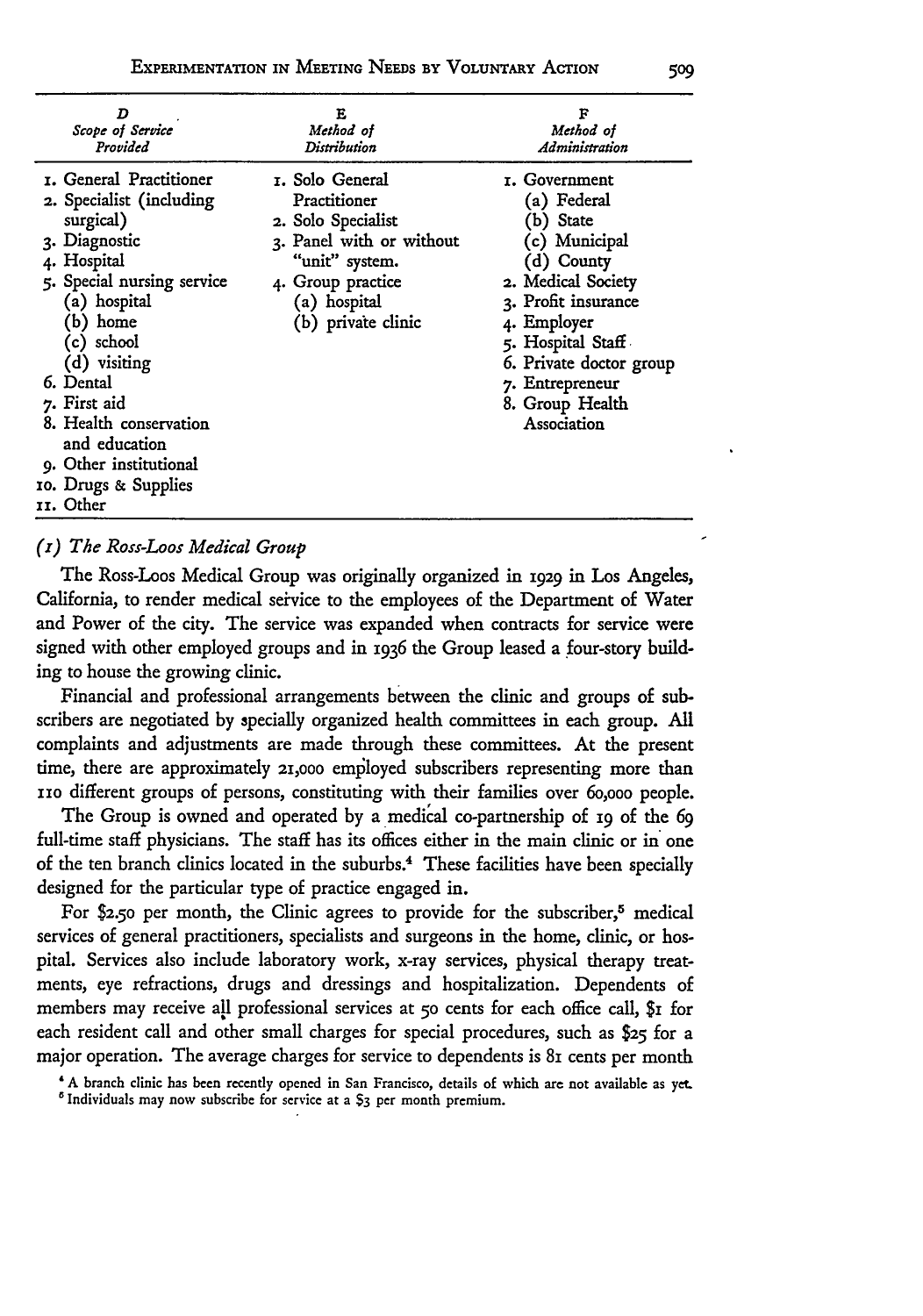per family. The average of **15.8** office calls (excluding calls for operative procedures) per year per average family of **3.2** persons indicates the volume of service rendered.

### (2) *The Roanoke Rapids Community Service*

In Roanoke Rapids, North Carolina, there is a community plan supported by the employees of three mills and two other local concerns. Each mill supplies and maintains a small clinic which serves as offices for seven of the ten available physicians. At the local hospital there are two full-time surgeons; and an ear, nose and throat specialist has his own office. The mills also support one full-time nurse.

For the services of the seven clinic physicians, the ear, nose and throat specialist and the visiting nurse, the employees of these concerns pay **25** cents per week. For the services of the two surgeons and for hospitalization, they pay an additional 25 cents per week. These premiums assure coverage for dependents as well as the employee. About **5,000** persons are cbvered by these arrangements. The premiums are collected by payroll deduction and are turned over by the concerns to the auditor for the companies. The latter keeps the books for the plan and distributes the funds collected. Before **i93i** the concerns contributed half the fund. Since then they have limited their support. In **I93i** the employees voted to increase their contributions to those noted above so that the service could be continued. A study6 in **193o** of the services rendered revealed that among the persons covered, 1.8 visits per person were made per year, while among the remaining uninsured population only .4 visits were made.

#### *(3) Stanocola Employees' Medical and Hospital Association*

This association in Baton Rouge, Louisiana, is an organization of the white employees of the Standard Oil Company of Louisiana. It was first organized 15 years ago to provide medical service to the members and their families. These services now include medical care rendered by 11 full-time physicians (including two surgeons, an eye, eai', nose and throat specialist, a pediatrician and an anaesthetist), laboratory tests, x-ray and other diagnostic services. Hospitalization and private duty nursing benefits, when recommended by a member of the medical staff, are included up to a maximum cost of **\$250** for a single illness.

The Association owns a clinic building which it purchased in 1938, has its own board of directors and officers, and is nominally independent of the Standard Oil Company. Membership in the Association is voluntary, yet about **90** percent of the eligible group has joined. Dues are \$3 per month. In January **1928,** the Board was given permission to levy three special assessments of **\$3** each in any calendar year. This.authority is exercised twice a year.

In **i93o** the Association was incorporated, and each member is required to purchase a share of stock. Funds so received constitute the capital and reserve funds of the Association.

<sup>6</sup> Falk, Griswold, **Spicer,** *A Community Medical Service Organized under Industrial Auspices in Roanoke Rapids, North Carolina.* **(1932) PUBLICATION OF** THE COMMITTEE **ON** THE COsTS **OF MEDICAL CARE, No. 20.**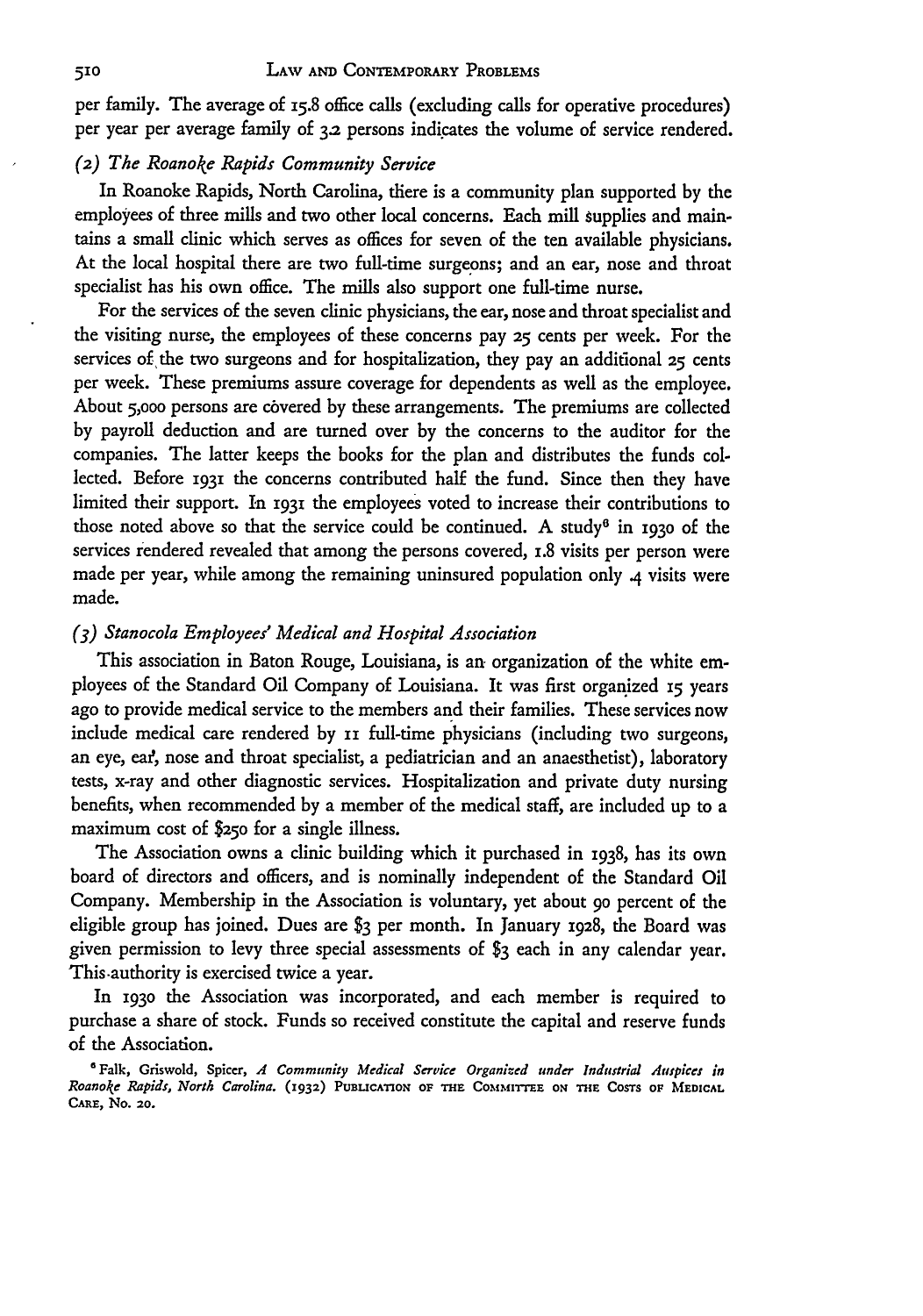## *(4) The Employees' Mutual Benefit Association of the Spaulding Bakeries*

This association in Binghamton, New York, was organized in i93o for the purpose of providing cash benefits and medical care and hospitalization during sickness. The Association is divided into plant divisions, and a Board of Trustees appointed by the company is in charge of the administration of each division. The funds of each division are administered separately. The dues paid by employees vary according to their weekly wage from a minimum of 20 cents per week to a maximum of 45 cents. The company contributes about **\$2** per month for each employee, as well as room and clerical assistance.

Upon application to the Trustees, a member may receive benefits as follows: \$3 for house calls and \$2 for office visits up to a maximum of \$5o in any one year; designated cash benefits for surgical procedures such as a \$ioo limit for major operations. A hospital benefit of **\$3** per day not to exceed \$9o is provided. Members have free choice of any physician or hospital in the locality. The five year average cost has been \$2547 per employee per year. Dependents are included for **\$i** per family per month with expenditure limited to **\$50** a family in any one year.

A supervisory committee of three physicians, one appointed by the medical society, passes on medical bills whenever there is a question of exorbitant charges, padding or unnecessary services.

#### *(5) The Mutual Aid Society of the Consolidated Edison Company*

The present plan of the Consolidated Edison Company in New York City was developed in **1935.** It is intended to cover all the **40** to 5oooo employees of the company and its affiliates. The employees earning less than \$46 per week are organized into a voluntary Mutual Aid Society. The company deducts  $\frac{5}{9}$  of I percent from weekly salaries (average \$3240) and itself contributes additional sums so that an annual fund of \$1,100,000 is established to pay for care required by members during the year. The financial affairs of the Society are administered by the Company.

The Society contracts with a limited number of physicians to furnish home and office care. It has also. arranged with certain hospitals to provide unlimited hospital services in wards at \$4 per day. The physicians and surgeons who perform the services are paid on a fee for service basis according to a minimum fee schedule. The Society has ruled that no physician shall receive more than \$1,200 per year from payments for services rendered to members.

#### *(6) The King County Medical Service Bureau and Corporation*

The King County Medical Service Bureau in Seattle, Washington, is one of fourteen developed to meet a situation created by a provision of the State Workmen's Compensation Law permitting private corporations to contract with employers to render medical service. The Bureau is a voluntary association of physicians who have agreed to furnish services to the King County Medical Service Corporation. This corporation is a non-profit organization that contracts with employers to provide medical and surgical care, hospitalization, nursing and ambulance services to the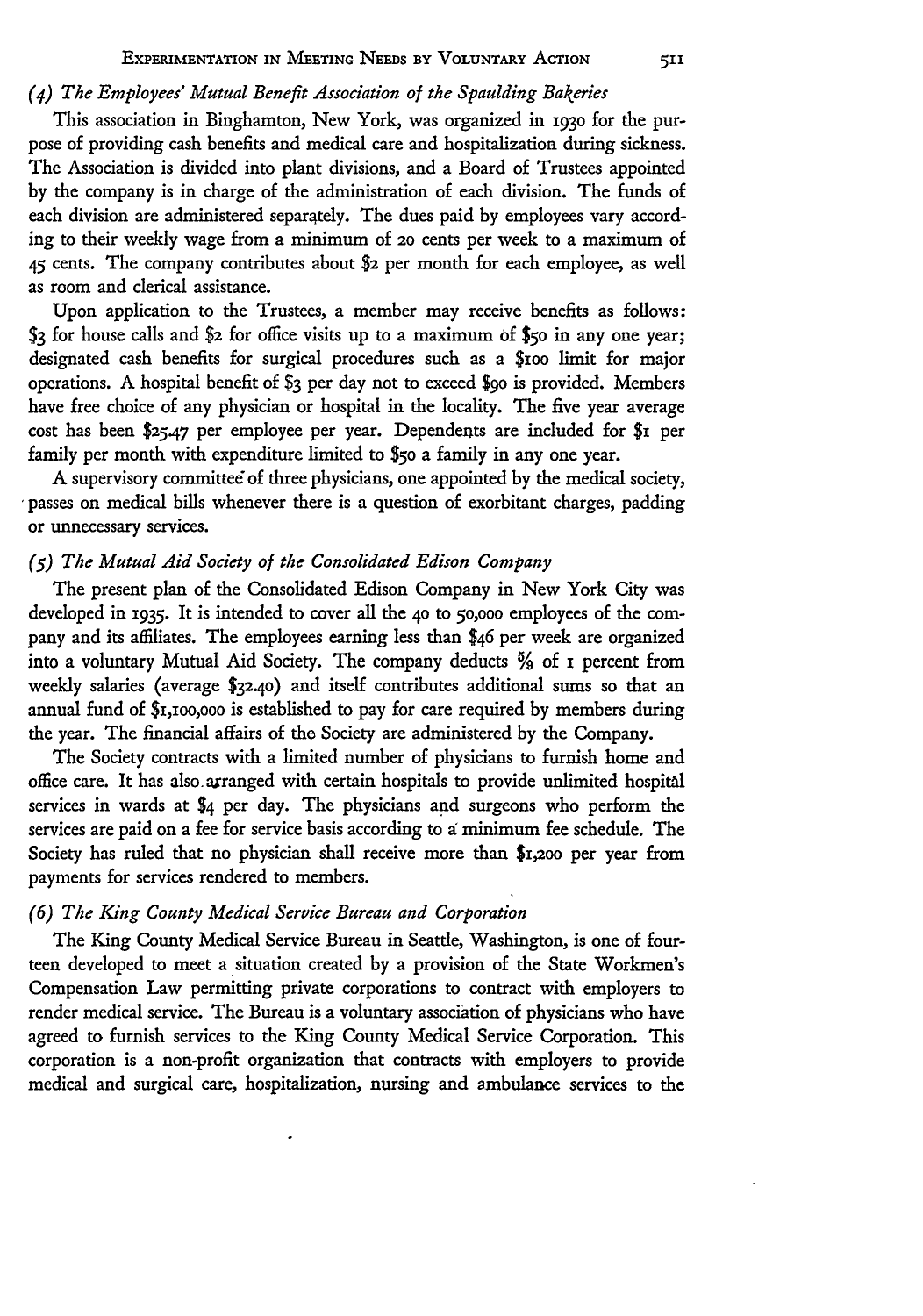employees. The Corporation in turn contracts with the physicians of the Bureau, with hospitals .and other agencies for the provision of the services. About **32,o00** employees covered by contract receive services from the 450 physician members of the Bureau.

The Corporation sells two contracts, one for compensable injuries and the other for sickness and non-compensable injuries. In the case of the latter contract, the employee pays the premium through payroll deduction. The premiums range from **\$1.25** to **\$1.75** per month.

The physicians of the Bureau and the Corporation agree upon a fee schedule. Payments are made to the doctors under the unit system.7 The organization is administered by a medical director and a sales director who runs the office and sells contracts. A medical audit committee examines the physicians' monthly statements of services rendered.

## *(7) The Saskatchewan Municipal Doctor System*

In the Province of Saskatchewan, Canada, 84 rural municipalities, corresponding to a county in the United States, furnish medical services to the inhabitants at municipal expense. In addition, 54 villages and four towns employ municipal physicians. Altogether **179,254** persons or **19** percent of the provincial population live in communities where medical services are paid for through general taxation.

The salaries paid to the municipal physicians range from \$2400 to \$6ooo per annum, the average being \$4,ooo. Where the salary is comparatively low, the doctor is usually permitted to charge for an initial home call during an illness or for special services such as a confinement. However, under the terms of the average contract between municipality and physician, the doctor is to provide general medical services and obstetrical care and to perform minor surgery. He also acts as public health officer. Out of the salary paid the physician, he must maintain an office and pay his own expenses.

The system is primarily a method of obtaining or retaining resident physicians in the municipalities. It has also come to be regarded as a simple method of arriving at a more equitable distribution of the costs of medical care.

In **ii** municipalities, physicians are subsidized by annual grants up to **\$1500** per year. In **59** municipalities and 7 towns, hospital care and treatment is provided. The system is being extended to the Provinces of Alberta and Manitoba.

#### *(8) The Plan of the Transport Workers' Union*

The New York Local Transport Workers' Union have recently instituted a medical program for its members. The service will be financed primarily from the union's treasury and the receipts from two benefits each year. The estimated cost of providing general practitioners' and specialists' care to the 55,0o0 members is **\$170,000.** The services, free to members, are rendered by a panel of 52 full-time physicians and

<sup>&</sup>quot;Under this method, each service is allotted a specified number of units. The total number of units of service during a month is divided into the amount of money available to pay medical bills, and each participating physician is paid the resulting unit value for the units of service he has rendered.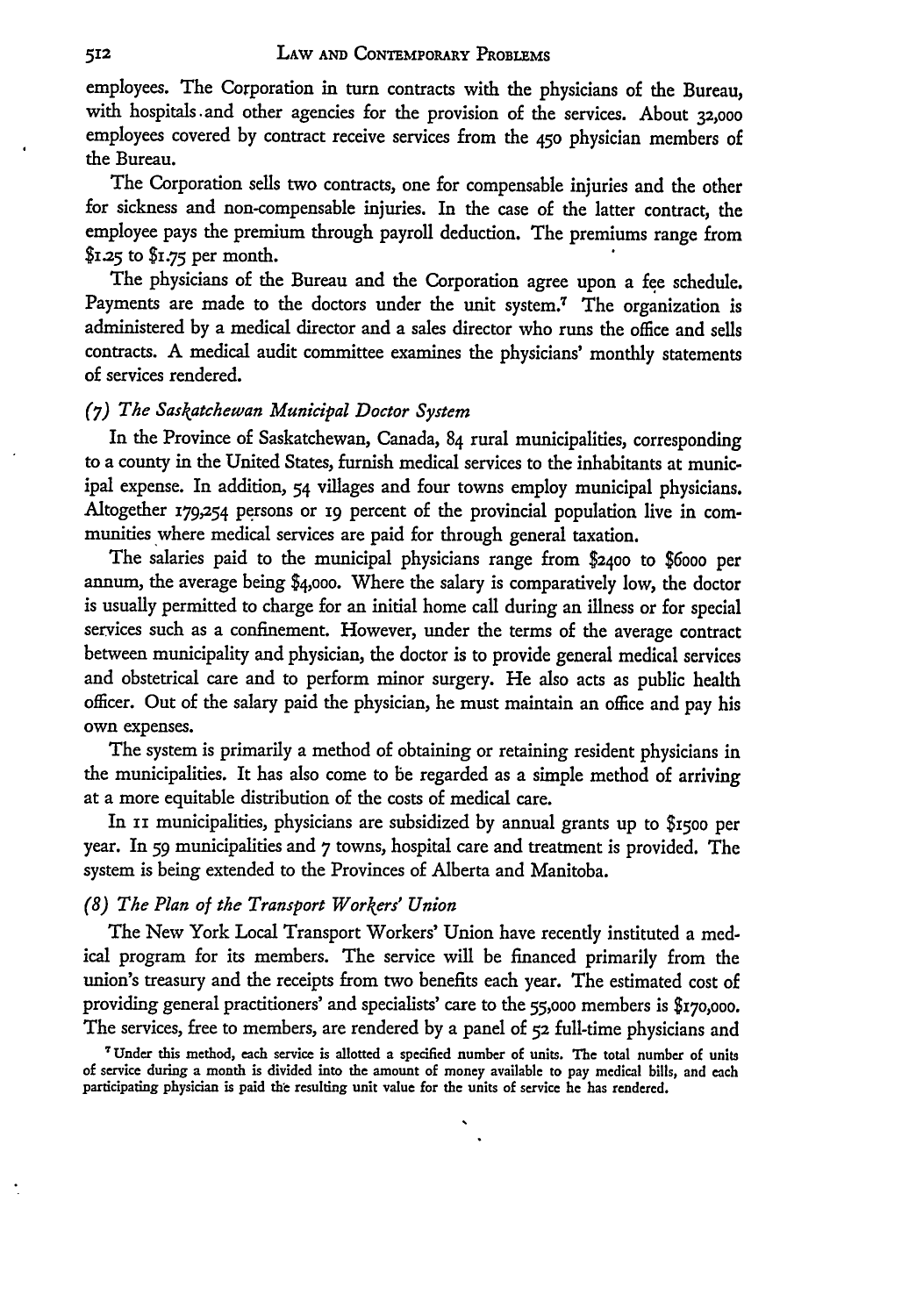specialists. Each general practitioner will have a list of about iooo members. The doctors will be paid on a salary basis but will maintain their own offices rather than practice as a group. The services will be administered by a committee of union officials.

The eight plans outlined in the preceding section reveal the differences on fundamentals that prevail on the scene of American experimentation. These are: (I) Should membership in a plan be limited to a specific group in the population as employees of a common employer, members of a labor union, a club or fraternal order, or should it be open so that any resident of the community.may associate himself with it and avail himself of its advantages? (2) Should benefits be cash reimbursement to defray expenses for medical care or the medical care and attention itself? **(3)** Should the services be rendered by a group of full-time physicians utilizing common offices and equipment, by a restricted panel of physicians each maintaining his own office, or by any physician in the community who desires to participate? (4) Should the physicians be remunerated on the basis of salary or fee for service?

First, should membership or participation in the plan be limited to a specific group in the population or should it be open so that any resident of the community may associate himself with it and avail himself of its advantages? Generally speaking, company or industrial plans have been set up for the employees of the concern and their families. The plans of the Roanoke Rapids Concerns, Standard Oil of Louisiana, Spaulding Bakeries, Consolidated Edison and the Transport Workers' Union proceed on this basis. The Ross-Loos Medical Group entered into subscription contracts only with employed groups until a year ago when individual enrollment was added. This is still the situation in the case of the King County Medical Service Bureau.

The establishment of associations especially organized for the purpose of meeting medical care problems and operated independently of any particular industrial concern is meeting with increasing favor on the part of employers. The development of industrial plans has imposed burdensome tasks upon them. They are generally responsible for the administration, and in most cases contribute sums of money to the plans' funds. That the arrangements may be made in the name of an Employees' Mutual Benefit Association<sup>8</sup> does not alter the situation. Further, it is becoming more and more clear that the administration of these programs is a specialized field requiring personnel trained for that purpose. Another factor stimulating the change of attitude of employers is the growth of labor unions which look upon employee associations with disfavor. These, they feel, smack of company unions and paternalism.

The second question is: Should benefits be cash reimbursement to defray expenses

<sup>8</sup> In most cases, the arrangements for medical care are but incidental to other activities of these associations.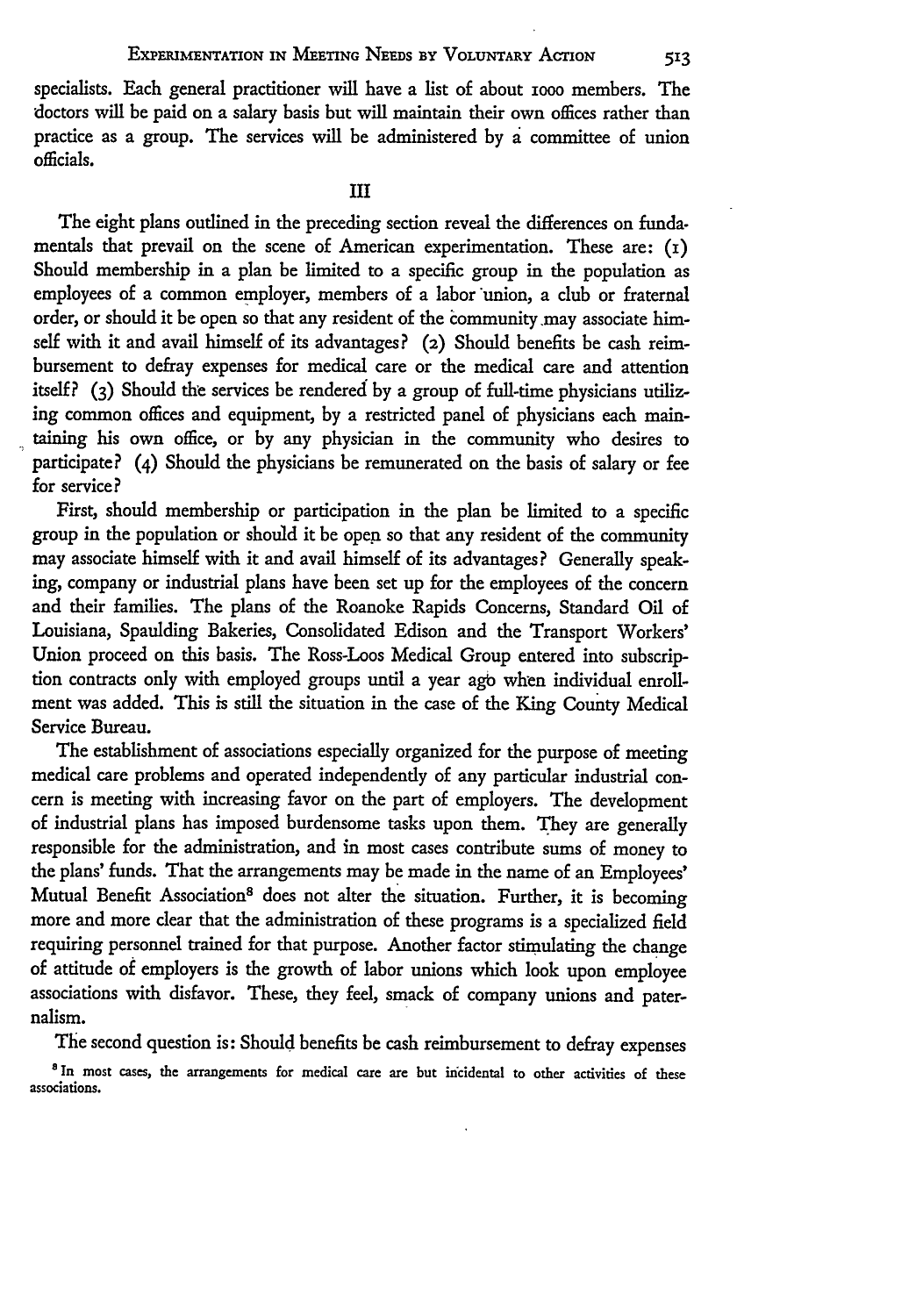for medical care, 9 or the medical care and attention itself? **Of** the eight plans noted in Section II, only that of the Spaulding Bakeries pays cash benefits to defray medical expenses.

The problem in the case of cash benefits to defray medical expenses is that adequate data which can be used to estimate claims for such benefits are not available. Yet premiums must be fixed and out of the fund so accumulated must be paid claims according to a fixed fee schedule. As a result, plans of this type have had a precarious existence. They are most successful in industrial concerns where the employer can contribute to and replenish the funds as may be necessary. Several proposals have recently been made to establish such plans independent of any employer and with an open membership. These proposals have generally been made subsequent to the endorsement in 1938 of this form of health insurance by the A.M.A.

Evidence would tend to indicate that the present trend however.is towards service benefits. Many Employee Mutual Benefit Associations are adding benefits in service to cash benefits during periods of disability.<sup>10</sup> Many state and county medical societies have advanced proposals for benefits in service despite the position of the A.M.A.

The third question is: Should the services be rendered by a group of full-time physicians utilizing common offices and equipment, by a restricted panel of physicians each maintaining his oWn office, or by any physician of the community who desires to participate?

The A.M.A. takes the position that any arrangement for the distribution of medical service must be so devised that any physician in the community may, if he so desires, associate himself with the plan. The A.M.A. further favors fee-for-service remuneration of physicians. Advocates of group health plans on the other hand favor the distribution of services through groups of physicians practicing as a unit along the lines indicated by the Mayo Clinic.

A third type of arrangement is sometimes used and this is illustrated by the plan of the Consolidated Edison Company where participation by physicians is restricted and "free choice" does not exist. Each physician associated with such a plan maintains and practices in his own office independently of the other physicians on the panel. The arrangements of the Transport Workers' Union are also of this type. Such panel arrangements are generally to be found in metropolitan areas where a wide spread of population makes service from a central point or from a single group practice clinic a difficult procedure. At the present time, many of the leaders of the medical profession favor group medical practice as the only medical procedure where the physician and the patient can take advantage of all that modern medical science has made available.<sup>11</sup>

**g** While a great many industrial plans pay fixed sums per week during periods of disability, the objective of such arrangements is to compensate for loss of wages during the period of disability, and, therefore, bears no relation to the specific problems of varying costs for medical service or'the availability of facilities.<br><sup>10</sup> Nat. Ind. Conf. Bd., Health Insurance Plans: Mutual Benefit Associations, Studies in Per-

**SONAL PoLicY No. 9A (1938).**

**<sup>&</sup>quot;' Peters,** *Free Experimentation in* Meeting *Medical Needs, . Profesional View,* **Address** Delivered at